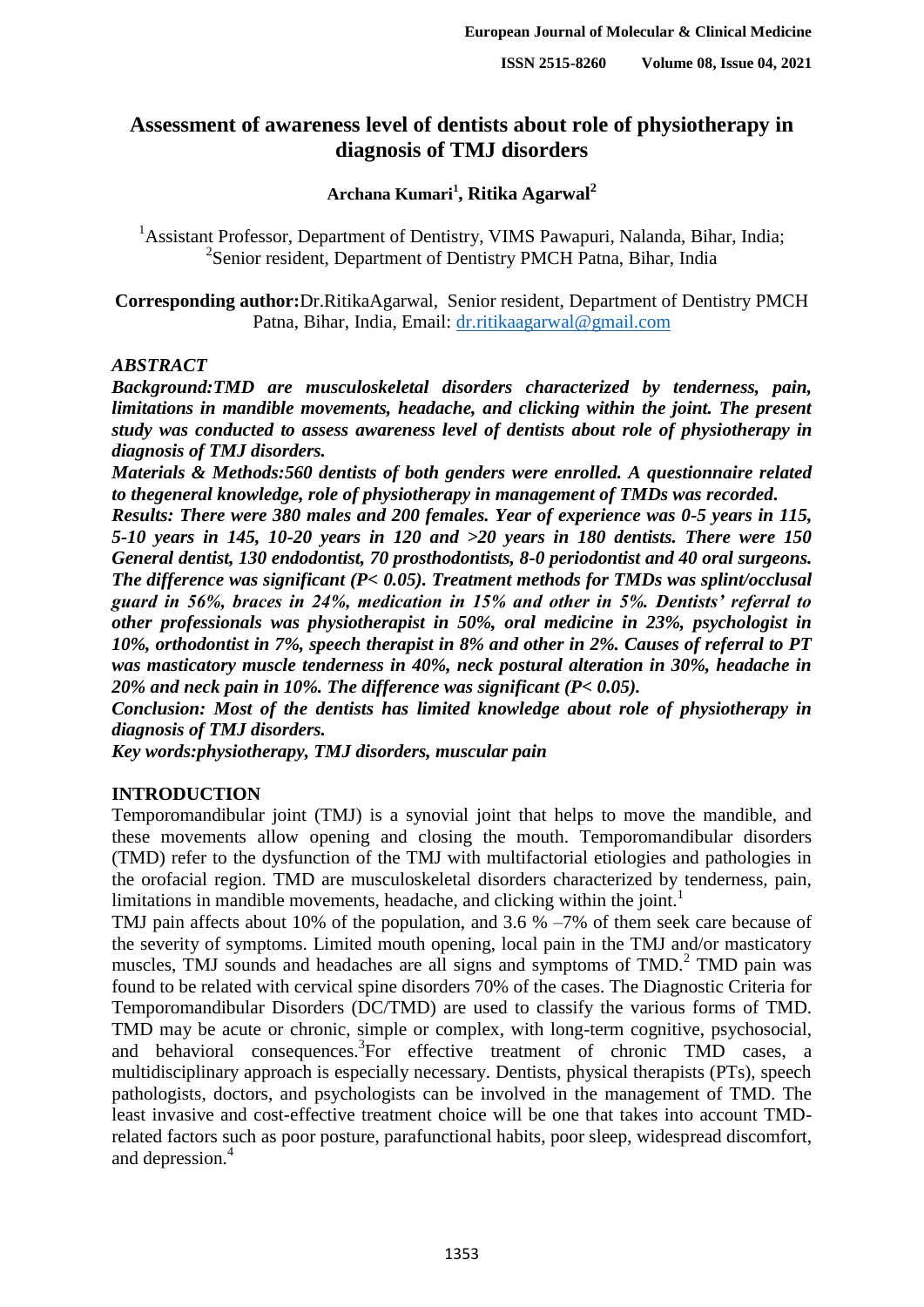Physiotherapists (PTs) deal with TMJ as they treat other joints in the body and use different electrotherapy modalities such as electrical stimulation, ultrasound, acupuncture, and laser therapy to reduce pain and inflammation which further promotes healing of tissues.<sup>5</sup> Other conservative approaches including occlusal splint therapy, massage, manual therapy, therapeutic exercises, and home exercises program are used to re-establish the proper flexibility and muscular length/ strength. Therefore, it improves mobility/function.<sup>6</sup>The present study was conducted to assess awareness level of dentists about role of physiotherapy in diagnosis of TMJ disorders.

# **MATERIALS & METHODS**

The present study comprised of 560 dentists of both genders. All were made aware of the study and their written consent was obtained.

Demographic data such as name, age, gender etc. was recorded. A questionnaire related to thegeneral knowledge, role of physiotherapy in management of TMDs was recorded. Results thus obtained were subjected to statistical analysis. P value less than 0.05 was considered significant.

# **RESULTS**

| 1 Deniographic uata |                  |               |         |
|---------------------|------------------|---------------|---------|
| <b>Parameters</b>   | <b>Variables</b> | <b>Number</b> | P value |
| Gender              | Males            | 380           | 0.02    |
|                     | Females          | 200           |         |
| Year of experience  | $0-5$ years      | 115           | 0.05    |
|                     | $5-10$ years     | 145           |         |
|                     | $10-20$ years    | 120           |         |
|                     | $>20$ years      | 180           |         |
| Job title           | General dentist  | 150           | 0.02    |
|                     | Endodontist      | 130           |         |
|                     | Prosthodontist   | 70            |         |
|                     | Periodontist     | 80            |         |
|                     | Oral surgeon     | 40            |         |

# **Table I Demographic data**

Table I shows that there were 380 males and 200 females. Year of experience was 0-5 years in 115, 5-10 years in 145, 10-20 years in 120 and  $>20$  years in 180 dentists. There were 150 General dentist, 130 endodontist, 70 prosthodontists, 8-0 periodontist and 40 oral surgeons. The difference was significant (P< 0.05).

#### **Table II Assessment of parameters**

| <b>Parameters</b>        | <b>Variables</b>      | Percentage | P value |
|--------------------------|-----------------------|------------|---------|
| <b>Treatment methods</b> | Splint/occlusal guard | 56%        | 0.04    |
| for TMD <sub>s</sub>     | <b>Braces</b>         | 24%        |         |
|                          | Medication            | 15%        |         |
|                          | Other                 | 5%         |         |
| Dentists' referral to    | Physiotherapist       | 50%        | 0.03    |
| other professionals      | Oral Medicine         | 23%        |         |
|                          | Psychologist          | 10%        |         |
|                          | Orthodontist          | 7%         |         |
|                          | Speech therapist      | 8%         |         |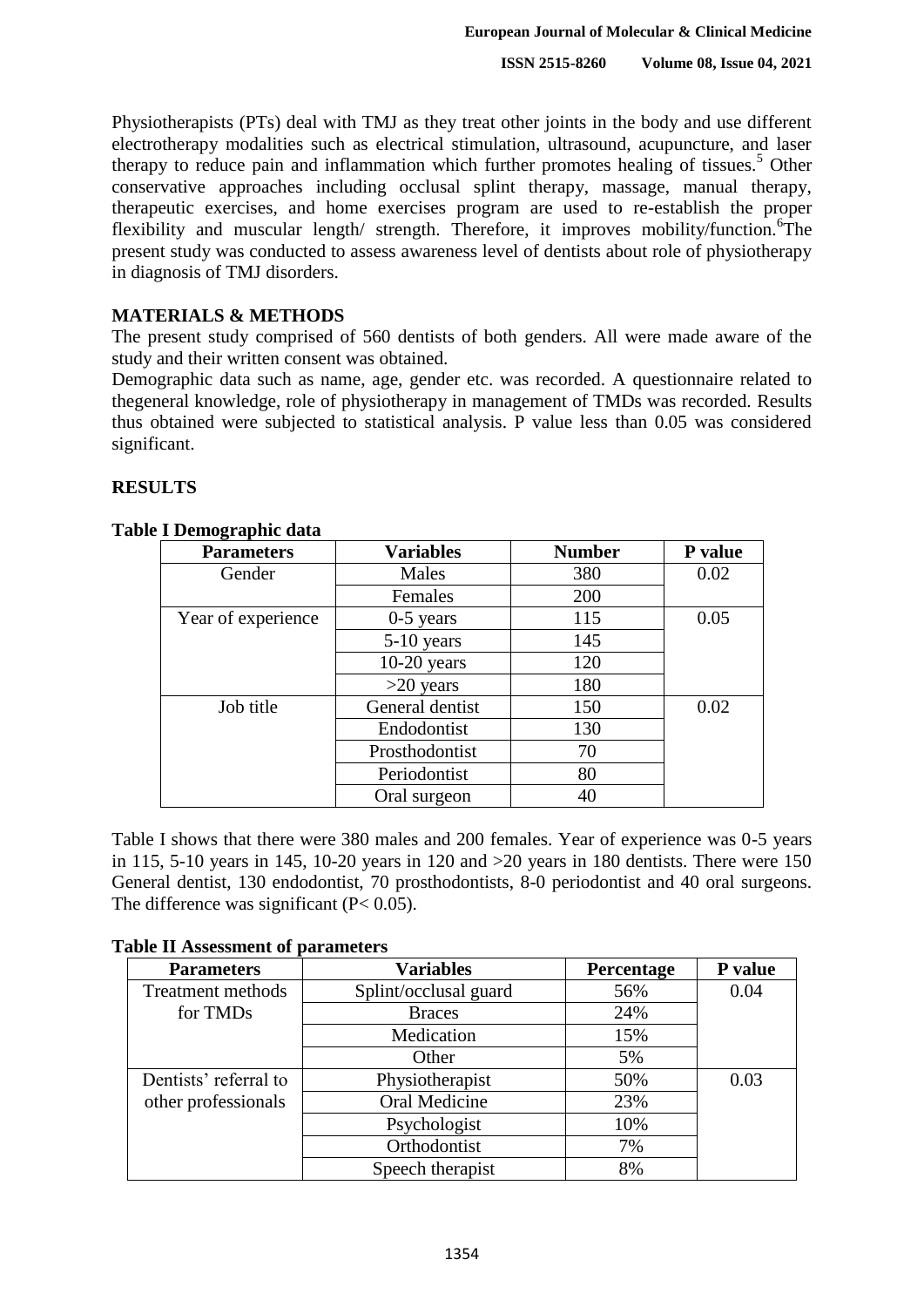**ISSN 2515-8260 Volume 08, Issue 04, 2021**

|                       | Other                         | 2%  |  |
|-----------------------|-------------------------------|-----|--|
| Causes of referral of | Masticatory muscle tenderness | 40% |  |
| to PT                 | Neck postural alteration      | 30% |  |
|                       | Headache                      | 20% |  |
|                       | Neck pain                     | 10% |  |

Table II, graph I shows thattreatment methods for TMDs was splint/occlusal guard in 56%, braces in 24%, medication in 15% and other in 5%. Dentists' referral to other professionals was physiotherapist in 50%, oral medicine in 23%, psychologist in 10%, orthodontist in 7%, speech therapist in 8% and other in 2%. Causes of referral to PT was masticatory muscle tenderness in 40%, neck postural alteration in 30%, headache in 20% and neck pain in 10%. The difference was significant (P< 0.05).

#### **Graph IAssessment of parameters**



# **DISCUSSION**

The temporomandibular joint (TMJ) have an important role in mastication, deglutition and phonation.<sup>7</sup> TMD is a musculoskeletal state that affects the TMJ, masticatory muscles, dental occlusion and related structures and the cervical spine. It is the most common form of chronic orofacial pain, and it can have a significant impact on a patient's quality of life by limiting their ability to function and communicate socially.<sup>8</sup>One of the most successful conservative therapies for TMD is physical therapy (PT). Other non-invasive interventions that have been shown to help patients with TMD include behavioral therapy and occlusal appliances. The detection of musculoskeletal components that causes the symptoms in patient's is the most significant contribution made by PTs.<sup>9</sup> Since the TMJs are part of the musculoskeletal system, physical therapists can treat TMJ-related pain in the same way they treat pain in other joints. TMD pain caused by masticatory muscle pain, inflammation, disc displacement, TMJ hypo/hypermobility, fibrous adhesion and bruxism may all be treated with PT. Jaw exercises, manual therapy, and postural re-education have all been shown to be affective in minimising pain and improving function in TMD patients in systematic reviews.<sup>10</sup> The present study was conducted to assess awareness level of dentists about role of physiotherapy in diagnosis of TMJ disorders.

In our study, there were 380 males and 200 females. Year of experience was 0-5 years in 115, 5-10 years in 145, 10-20 years in 120 and >20 years in 180 dentists. There were 150 General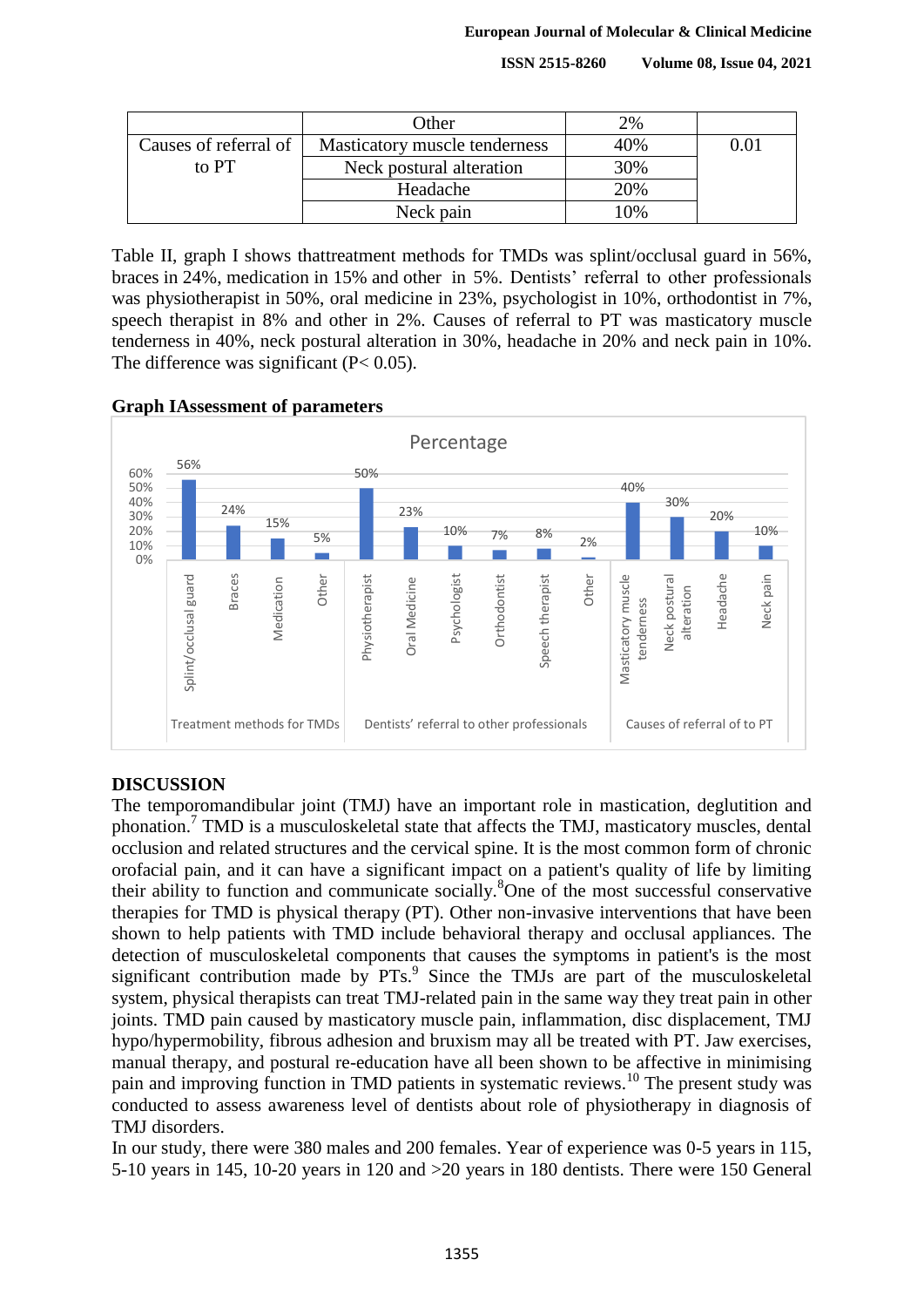dentist, 130 endodontist, 70 prosthodontists, 8-0 periodontist and 40 oral surgeons.Sayedet  $al<sup>11</sup>$ conducted research to find out how much dentists have knowledge about the benefits of physical therapy for TMD pain and to raise awareness about collaborations. The research was conducted using an online questionnaire and the complete knowledge and information on patient referral were presented per dentist. The survey was completed by 256 dentists. Before the study, 41% of dentists were unaware that PTs would help patients with TMD. In comparison to other specialties, oral surgeons and orthodontists had knowledge of PT. Following the study, 81 % of dentists said they were more likely to refer their patients of TMD to PT, and 80 % said they wanted to learn more about the advantages of collaborations. This research demonstrates that dentists in Pune are unaware of the advantages of physical therapy for TMD care. This research increased the understanding of benefits of a multidisciplinary approach in Pune dental professional.

We found that treatment methods for TMDs was splint/occlusal guard in 56%, braces in 24%, medication in 15% and other in 5%. Dentists' referral to other professionals was physiotherapist in 50%, oral medicine in 23%, psychologist in 10%, orthodontist in 7%, speech therapist in 8% and other in 2%. Causes of referral to PT was masticatory muscle tenderness in 40%, neck postural alteration in 30%, headache in 20% and neck pain in 10%. Shaheen et  $al<sup>12</sup>$  in their study found that out of 1500 dentists, only 162 participated in the survey. About 46.9% of dentists were aware thatPT can treat TMD. Generally, there was lack of awareness about the benefits of PT among dentists (61.8%), and 59.9% was not aware that the evidence suggested that PT can improve TMD symptoms. Only 29% referred patients to PT. Upon the completion of the survey, almost all dentists (97.5%) were likely to refer patients with TMD to PT, and 90.7% of them showed interest to learn more about collaborating with PTs. The study concluded that, although 46.9% of the dentists are aware about the role of PT in treating TMD, there is a lack of awareness about the benefits of PT among the majority of them. The study helped to extend the awareness of surveyed dentists about the collaboration and multidisciplinary approach.

# **CONCLUSION**

Authors found that most of the dentists has limited knowledge about role of physiotherapy in diagnosis of TMJ disorders.

# **REFERENCES**

- 1. De Rossi SS, Greenberg MS, Liu F, Steinkeler A. Temporomandibular disorders: evaluation and management. Med Clin. 2014;98(6):1353–84.
- 2. Wadhwa S, Kapila S. TMJ disorders: future innovations in diagnostics and therapeutics. J Dent Educ. 2008;72(8):930–47.
- 3. Wright EF, North SL. Management and treatment of temporomandibular disorders: a clinical perspective. J Man ManipTher. 2009;17(4):247–54.
- 4. Armijo-Olivo S, Pitance L, Singh V, Neto F, Thie N, Michelotti A. Effectiveness of manual therapy and therapeutic exercise for temporomandibular disorders: systematic review and meta-analysis. PhysTher. 2016;96(1):9–25.
- 5. Prodoehl J, Kraus S, Klasser GD, Hall KD. Temporomandibular disorder content in the curricula of physical therapist professional programs in the United States. CRANIO®.  $2019:1-13$ .
- 6. Kraus S, Prodoehl J. Outcomes and patient satisfaction following individualized physical therapy treatment for patients diagnosed with temporomandibular disc displacement without reduction with limited opening: A cross-sectional study. CRANIO<sup>®</sup>. 2019;37(1):20–7.